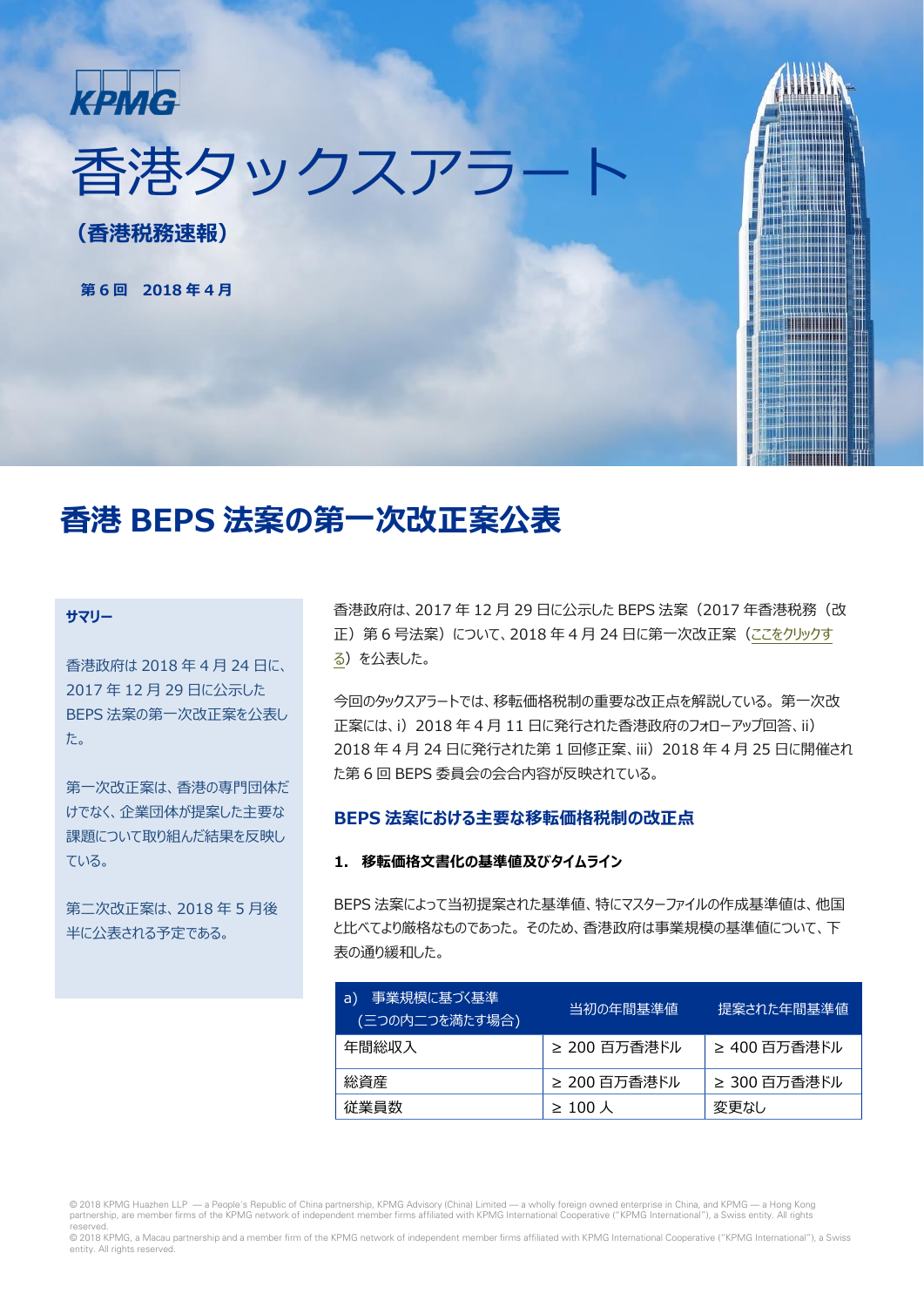BEPS 法案で提案されている、関連者間取引に基づく免除要件については変更はない。

| 関連者間取引に基づく基準<br>b)<br>(特定のカテゴリーにおける取引) | 年間取引高        |
|----------------------------------------|--------------|
| 資産の取引 (金融資産及び無形資産を除く)                  | ≥ 220 百万香港ドル |
| 金融資産の取引                                | ≥ 110 百万香港ドル |
| 無形資産の取引                                | ≥ 110 百万香港ドル |
| その他の取引                                 | ≥ 44 百万香港ドル  |
| (例 サービス収入 / ロイヤリティ収入)                  |              |

上記基準値を超えている場合には、マスターファイル及びローカルファイルの両文書を準備す る必要がある。第一次改正案では、会計年度末日から **9 ヶ月以内**(当初の案では 6 ヶ 月以内)に該当期間のマスターファイルとローカルファイルを準備する必要があることを明確 にしている。

#### **2. 独立企業間原則に関する規定**

第一次改正案によって、独立企業間原則に関する規定の決定について OECD ガイドライ ンを適用する際に、「各規定が独立企業間原則に合致する」ように、規定に一定の範囲を 持たせる必要があることが明確になった。これにより、報告・申請された取引額が独立企業 間原則の範囲内にある場合、当該取引は「同等に信頼性のある評価結果、または、より 信頼できる評価結果」と判断されるようになる。

### **3. 特定条項 (S.15F)の適用開始日 – 知的財産(IP)及び DEMPE 機能(香 港における IP の開発、改良、維持、保護及び活用)**

当該条項は、香港の納税者が DEMPE 機能に関与していた場合、知的財産に関する価 値創造に貢献した場合、又は海外関連者により知的財産に起因する利益をもたらした場 合に関系するものである。当該条項は適用開始日に改正が行われ、2019 年 4 月 1 日 以降が評価開始年度とされる(当初は 2018 年 4 月 1 日以降が評価開始年度であっ た)。

なお、条項自体の変更は予定されていない。 KPMG を含む各会計事務所や企業団体 は、当該条項の要件を一層明確にすべきであり、現状のままでは二重課税をもたらす可能 性があることを懸念点として提起している。しかし、香港政府は、現状の条項は OECD の 移転価格の原則に沿ったものであるという立場を示している。

#### **4. 香港内での取引**

当初の移転価格制度案では、香港(地域)内関連者間取引について、独立企業間原 則及び、文書化要件の適用範囲から除外していなかった。しかし、4月24日に公表された 改正案によれば、香港政府は、ある特定の香港(地域)内関連者間取引の免除規定 案を、5月後半に公表する第二次改正案で明らかにする予定である。

© 2018 KPMG Huazhen LLP — a People's Republic of China partnership, KPMG Advisory (China) Limited — a wholly foreign owned enterprise in China, and KPMG — a Hong Kong partnership, are member firms of the KPMG network of independent member firms affiliated with KPMG International Cooperative ("KPMG International"), a Swiss entity. All rights reserved.

© 2018 KPMG, a Macau partnership and a member firm of the KPMG network of independent member firms affiliated with KPMG International Cooperative ("KPMG International"), a Swiss entity. All rights reserved.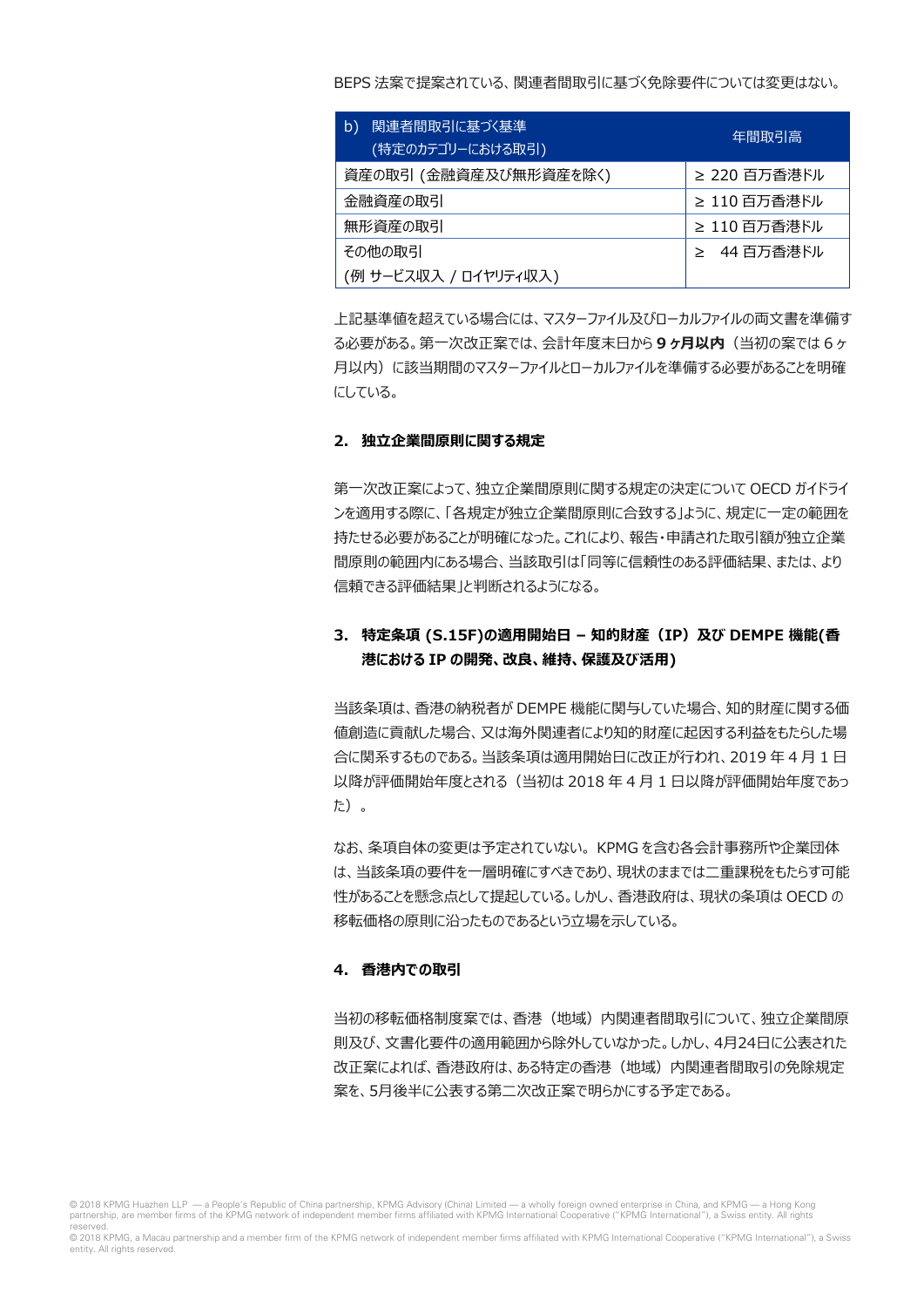#### **5. 国別報告書 (以下、「CbC」)の代理申請に係る基準値及びタイムライン**

第一次改正案により以下の点が明らかになった。

- i) 報告対象グループの国外最終親会社(Ultimate parent entity; UPE) のCbC基準値 -現地の代理申請について、BEPS法案では、CbCの現地代理申請に適用 される基準値が、UPEの管轄区域で指定されたものであるか、またはUPEの 管轄が関連する要件を有していない場合には2015年1月時点の、UPEの 管轄区域の通貨でグループ連結売上高750百万ユーロに相当する額とす る旨が明確にされた。
- ii) 当初のBEPS法案では、多国籍企業グループが外国の管轄区域において CbCを提出するために代理親会社の申請メカニズムを採用したが、何らかの 理由により、CbCを香港との間で交換できなかった場合、当該香港企業は 香港でCbCを提出する必要がある。このような場合、BEPS法案に規定され ている通り、香港におけるCbC代理提出日は、国外の提出日が香港で求め られる提出日よりも遅い場合、国外提出日とされる。

#### **BEPS 法案におけるその他の主要改正点**

#### **1. 恒久的施設の規定適用開始日 (S.50AAK)**

第一次改正案において、香港非居住者の恒久的施設に対する損益の帰属に関する規定 は 2018 年 4 月 1 日以降ではなく、2019 年 4 月 1 日以降に開始する年度から適用 されることを定めている。

#### **2. 特定条項 (S.15BA) – 取引在庫の市場価値**

当該条項は、納税者が在庫保有目的の変更(例えば、トレーディング目的から資本目的 へ、もしくはその逆)を行った場合、目的変更時の市場価値が適用されることを定めてい る。当初、再評価益について即時課税することが提案されていたが、「ニース・チアー」の原 則 [1](#page-2-0) に反するとして懸念が高まったことにより、対象範囲が限定された。

これに対して、香港政府は、これらは 2 つの異なるシナリオであることを明確にした。すなわ ち、年度末における在庫の再評価益は、「ニース・チアー」の原則に基づき課税されない。一 方で、実際に在庫から資本へ、あるいはその逆への保有目的に変更される場合のみ、 S.15BA が適用される。

また、第一次改正案では、S.15BA が適用される取引在庫の処分または取得に関して は、独立企業間原則が適用されないと定められている。

<span id="page-2-0"></span> $^{-1}$  2013 年 11 月 12 日、香港終審法院 (Court of Final Appeal) は通常の会計原則に従って認識された売買目的有価証券の評価換えから生じる未実 現利益は事業所得税の課税対象外である旨を判示した。

<sup>© 2018</sup> KPMG Huazhen LLP — a People's Republic of China partnership, KPMG Advisory (China) Limited — a wholly foreign owned enterprise in China, and KPMG — a Hong Kong<br>partnership, are member firms of the KPMG network of in

reserved.<br>© 2018 KPMG, a Macau partnership and a member firm of the KPMG network of independent member firms affiliated with KPMG International Cooperative ("KPMG International"), a Swiss entity. All rights reserved.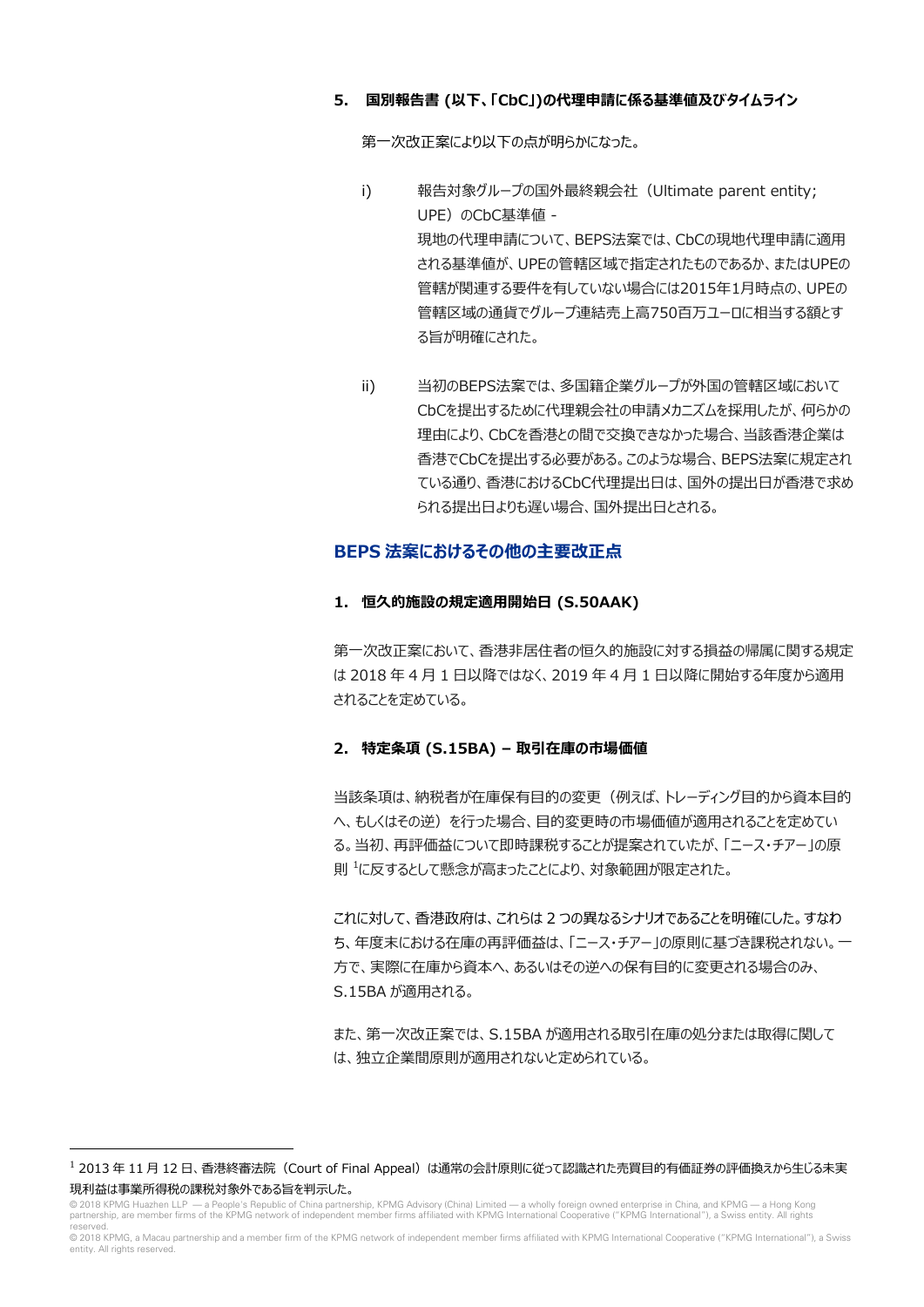#### **KPMG の所見**

上記の重要な移転価格改正案の中には、香港のビジネスにとって有益なものが含まれてい る。特に、移転価格の文書化における免除基準の拡大と、IRDによる独立企業間原則範 囲の明確化は歓迎されるものである。

5月後半に公表される予定の第二次改正案で、特定の国内取引の免除規定も望ましい 変更点の1つである。一方で、香港政府は、知的財産に起因した所得に関するS.15Fに 関して、既存の条項を変える姿勢を見せていない。これは、香港ビジネスにおける大きな懸 念事項であり、無形資産の移転価格に関する重要な二重課税リスクを引き起こす可能性 があると考えられる。

香港立法評議会はBEPS法案の最終化に向けて動いていることから、納税者は関連者間 取引が独立企業間原則に準拠していることを確認し、移転価格文書の準備を始めること が重要である。これは、納税者に対し、知的財産に関する適切な所得配分の見直しを要 求しているS.15Fの観点から特に必要となる。

更なる詳細情報、及び質問につきましては下記移転価格チームにご連絡ください。

**Karmen Yeung** – Partner, Global Transfer Pricing Services e-mail: karmen.yeung@kpmg.com

**Lu Chen** – Pertner, Global Transfer Pricing Services e-mail: lu.l.chen@kpmg.com

**John Kondos (日本語可)** – Partner, Global Transfer Pricing Services e-mail: john.kondos@kpmg.com

**Irene Lee** – Director, Global Transfer Pricing Services e-mail: irene.lee@kpmg.com

**Naoko Hirasawa (平澤 尚子)** – Partner, Global Transfer Pricing Services, Head of GJP China Tax e-mail: naoko.hirasawa@kpmg.com

© 2018 KPMG Huazhen LLP — a People's Republic of China partnership, KPMG Advisory (China) Limited — a wholly foreign owned enterprise in China, and KPMG — a Hong Kong<br>partnership, are member firms of the KPMG network of in reserved.